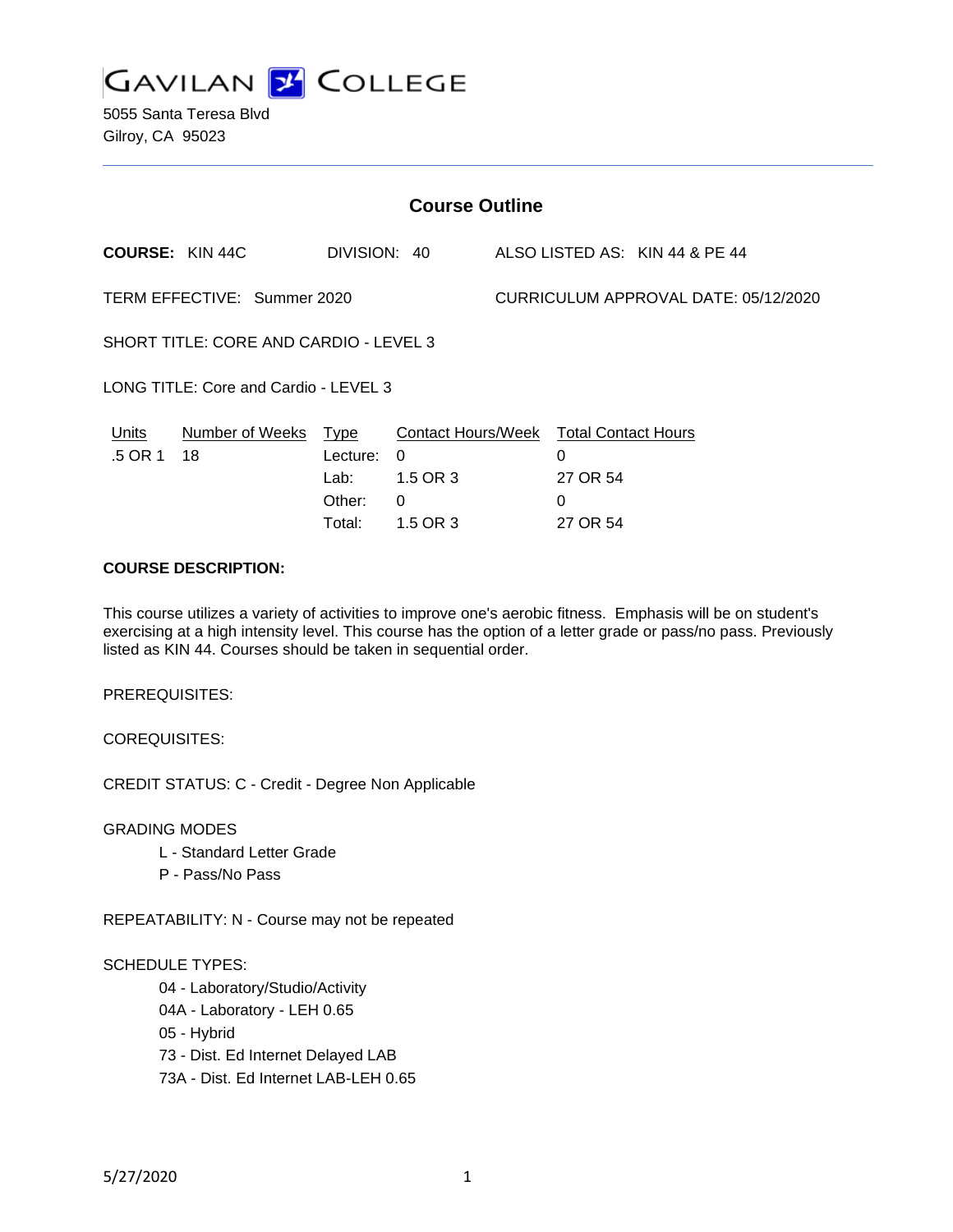## **STUDENT LEARNING OUTCOMES:**

1. Describe the principles (FITTE) of a cardiovascular fitness program and incorporate them in class workouts.

Measure of assessment: discussion, written exam, demonstration

Year assessed, or planned year of assessment: 2017

Semester: Spring

2. Increase their aerobic capacity by participating in class workouts at 60% - 80% of their THR.

Measure of assessment: pre and post testing, demonstration

Year assessed, or planned year of assessment: 2017

# **CONTENT, STUDENT PERFORMANCE OBJECTIVES, OUT-OF-CLASS ASSIGNMENTS**

Curriculum Approval Date: 05/12/2020

3 - 6 Hours:

Content: Orientation of course requirements. Students will complete a personal health profile and determine their target heart rate. Pre-testing to determine their current aerobic capacity. Begin aerobic exercise program.

Student Performance Objectives: Complete a personal health profile, determine their target heart rate, participate in pre-testing, and participate in aerobic exercises.

3 - 6 Hours:

Content: Review from level 2 about the components that make up a complete fitness program. Introduce additional muscular strength and muscular endurance training exercises such as crunches with a twist, medicine ball crunches, medicine ball soccer throw and additional aerobic activities such as burpees, mountain climbers and jump rope.

Student Performance Objectives: Review the components that make up a complete fitness program and identify and demonstrate exercises that fit into each of them. Participate in class workouts and monitor their THR to determine if they are exercising at 60% - 80% of their THR.

3 - 6 Hours:

Content: Review from level 2 on the principles of FITTE. The importance of exercising 1 or 2 days outside of class time, based on the "F"requency of exercise will be stressed as well as exercising at a high level (60% - 80% of THR) of "I"ntensity. A review on body composition will be included. Continue flexibility, aerobic, muscular strength, muscular endurance, and body composition training program designed to improve one's overall health/fitness.

Student Performance Objectives: Review the principles of FITTE and discuss the importance of exercising outside of class time based on the "F"requency in the FITTE principles. Participate in class workouts at a high intensity level.

#### 4.5 - 9 Hours:

Content: Classes will include a variety of flexibility, muscular strength, muscular endurance, cardiorespiratory (aerobic), and body composition activities. A review on goal setting as it relates to lifestyle changes will be provided, including a discussion on the changes/goals established at levels 1 and 2 and their status. Additional goal setting strategies will be introduced.

Student Performance Objectives: Participate is class workouts and monitor their THR to determine if their exercise intensity is between 60% - 80% of their THR. Identify 2 - 3 additional lifestyle changes and establish goals to achieve those changes.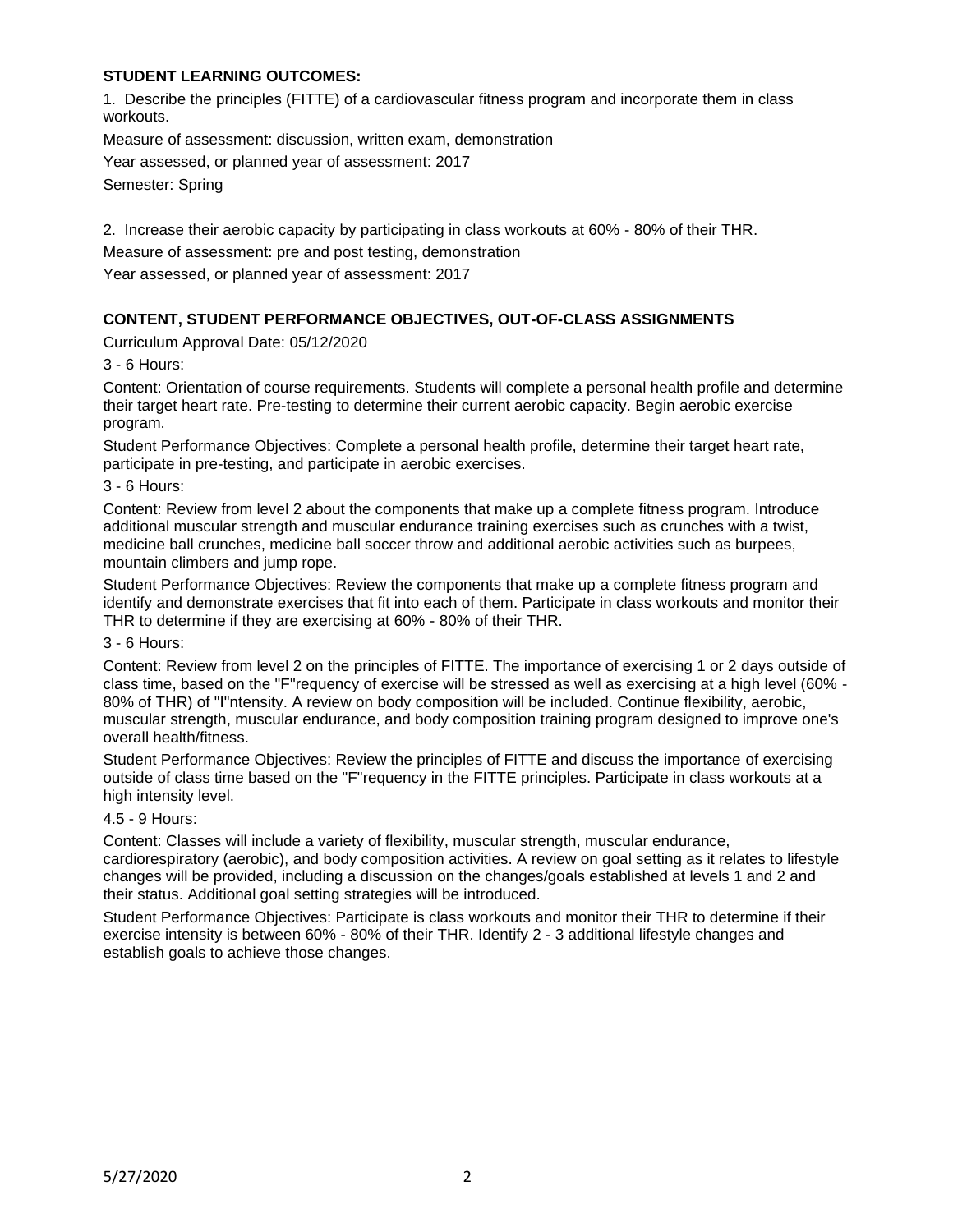10.5 - 21 Hours:

Content: Class structure will include flexibility, muscular strength training, muscular endurance training, aerobic, and body composition activities. The exercises could be performed individuality, in small groups, and/or in mass and could include the use of a variety of exercise aids. An update on the student's lifestyle changes will be provided. Mini-lectures on such topics as weight control, vitamins, minerals, and/or eating disorders will be presented. The second "T" in FITTE will be discussed.

Student Performance Objectives: Participate in class workouts and monitor their exercise intensity level utilizing their THR. Evaluate the status of their lifestyle changes and the goals established to help them achieve those changes. Participate in the mini-lecture discussions and explain the "T"ypes of equipment utilized to help them improve their overall fitness.

1.5 - 3 Hours:

Content: Post-testing to evaluate each student's aerobic capacity, which will help determine their improvement.

Student Performance Objectives: Complete post-testing.

2 Hours:

Final.

## **METHODS OF INSTRUCTION:**

guided practice, discussion, mini-lectures, stations

#### **METHODS OF EVALUATION:**

Writing assignments Percent of total grade: 5.00 % 5% - 15% Food journal Problem-solving assignments Percent of total grade: 5.00 % 5% - 15% Calculating THR and Body Fat Percentage Skill demonstrations Percent of total grade: 20.00 % 10% - 20% Demonstration exams Objective examinations Percent of total grade: 10.00 % 10% - 30% Completion Other methods of evaluation Percent of total grade: 60.00 %

## **REPRESENTATIVE TEXTBOOKS:**

Recommended Representative Textbooks